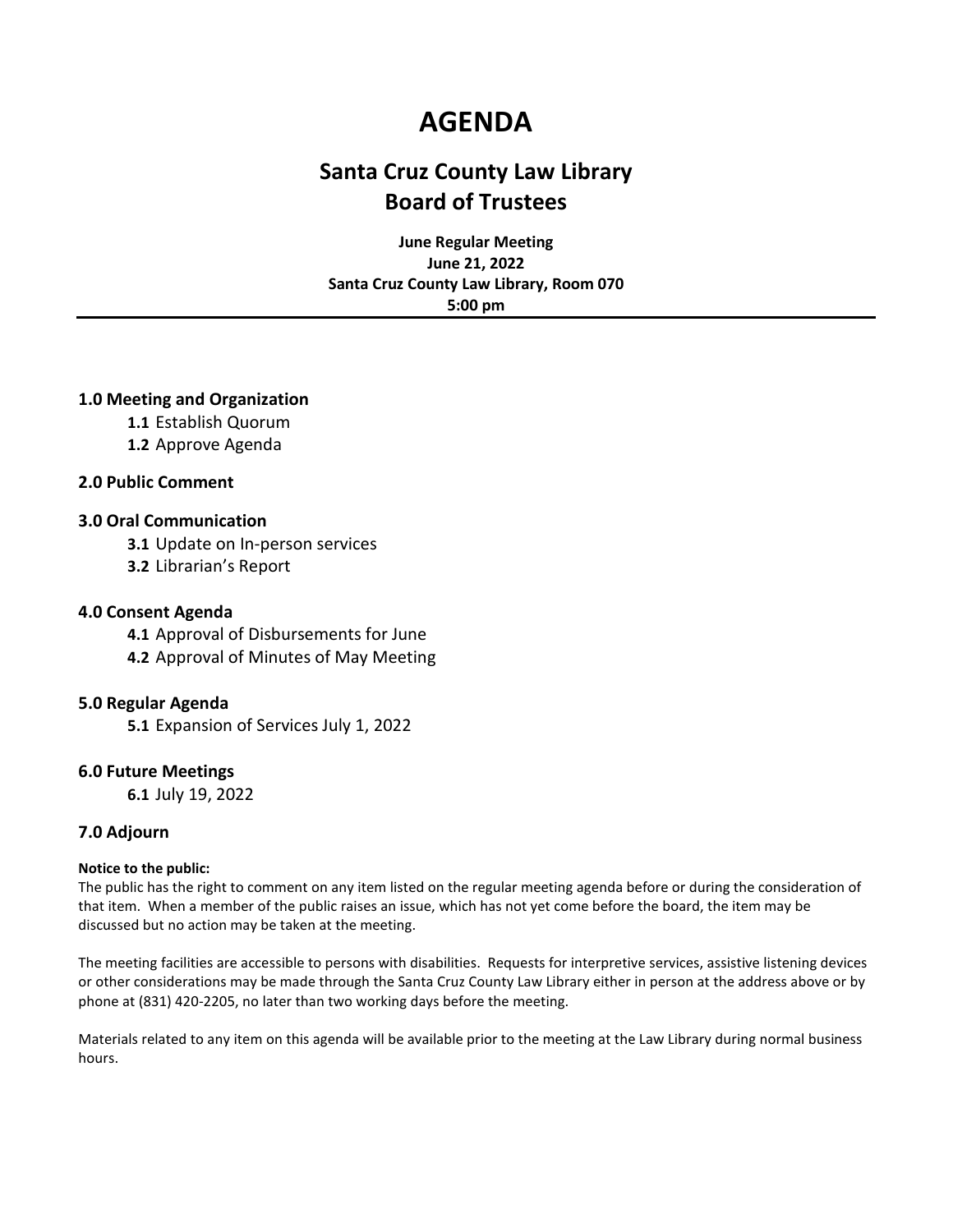# **AGENDA ITEM 3.1**

# **Law Library Services**

May 2021 (20 open days) In-person – 289 Appointments - 52 of the 289 were appointments Phone calls – 145 Emails - 55

May 2022 (21 open days) In-person – 429 No appointments required Phone calls – 178 Emails – 78

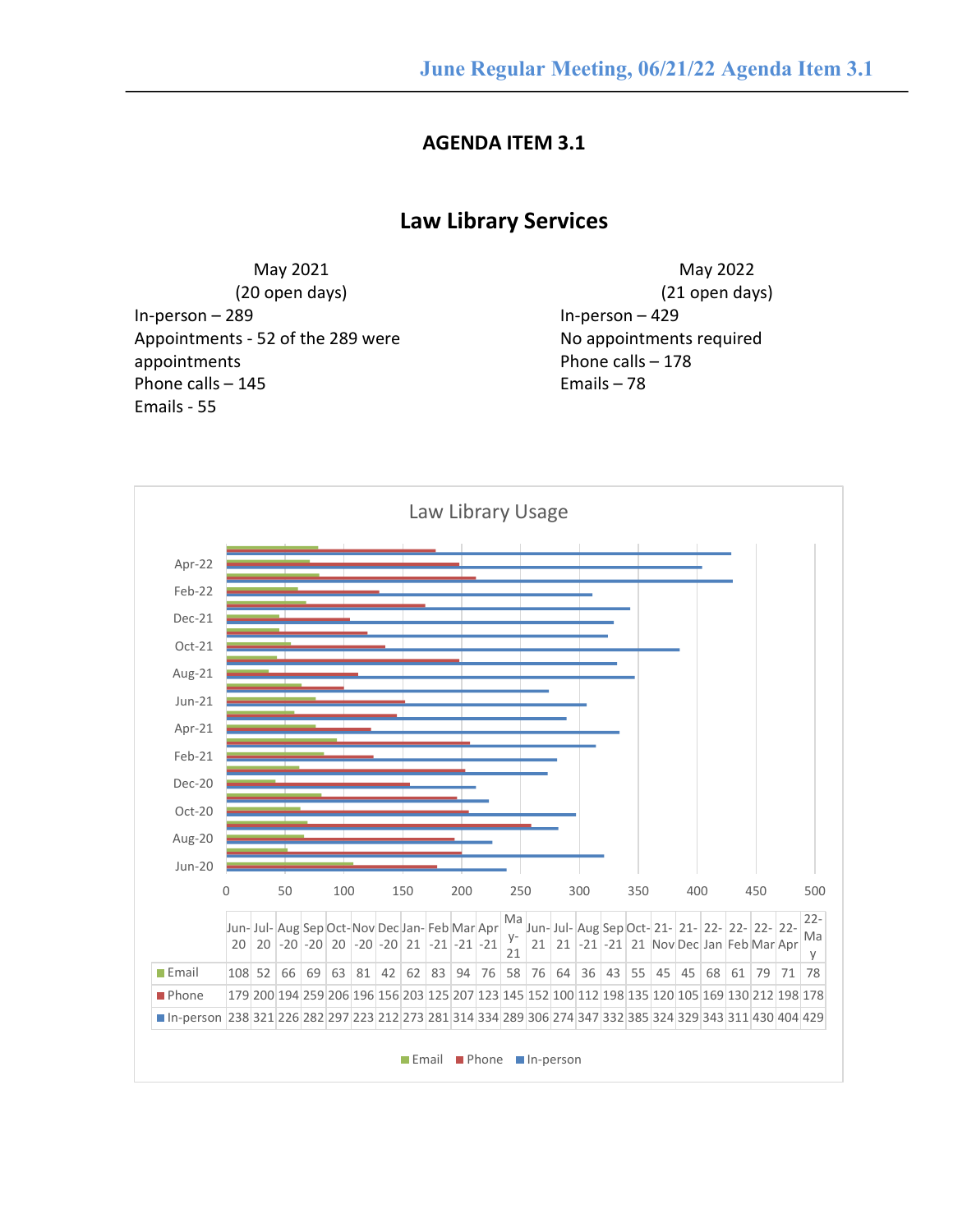# **AGENDA ITEM 4.1**

# **JUNE 2022 LAW LIBRARY DISBURSEMENTS**

| <b>VENDOR</b>                   | <b>INVOICE</b> | <b>DATE</b> | <b>DESCRIPTION</b>                                | <b>AMOUNT</b> |
|---------------------------------|----------------|-------------|---------------------------------------------------|---------------|
| AT&T                            | 18285011       | 06/01/2022  | <b>MONTHLY CHARGES</b>                            | (.15)         |
| <b>CALPERS</b>                  | 16817823       | 06/01/2022  | <b>UAL MONTHLY</b>                                | 3389.17       |
| <b>CEB</b>                      | 11073382       | 05/11/2022  | <b>CA DECEDENT ESTATE</b>                         | 372.78        |
| <b>CEB</b>                      | 11073788       | 05/13/2022  | <b>CA ADMINISTRATIVE</b><br><b>MANDAMUS</b>       | 273.64        |
| <b>CEB</b>                      | 11075369       | 05/26/2022  | CA CIVIL APPELLATE                                | 303.68        |
| <b>CEB</b>                      | 11076504       | 06/13/2022  | <b>SPECIAL NEEDS</b><br><b>TRUSTS</b>             | 304.23        |
| <b>CEB</b>                      | 11076759       | 06/15/2022  | <b>CA EVICTION DEFENSE</b><br><b>MANUAL</b>       | 305.98        |
| <b>CRUZIO</b>                   | B33987-66      | 06/07/2022  | <b>INTERNET</b>                                   | 84.90         |
| <b>INGRAM</b>                   | 59841664       | 06/02/2022  | <b>ESSENTIAL GT FED</b><br><b>EMPLOYMENT LAWS</b> | 41.26         |
| <b>LEXIS NEXIS</b>              | 3093912103     | 05/31/2022  | <b>LEXIS ADVANCE</b>                              | 1167.75       |
| <b>LEXIS NEXIS</b>              | 254261K        | 05/01/2022  | <b>MONTHLY PRINT PLAN</b>                         | 2544.26       |
| <b>LEXIS NEXIS</b>              | 31202365       | 05/05/2022  | CA OFF APP RPTS BV 51                             | 32.17         |
| <b>LEXIS NEXIS</b>              | 31515053       | 06/01/2022  | <b>MONTHLY PRINT PLAN</b>                         | 2588.43       |
| <b>LEXIS NEXIS</b>              | 31428827       | 05/23/2022  | CA OFF APP RPTS BV 52                             | 32.17         |
| <b>LEXIS NEXIS</b>              | 31494013       | 05/26/2022  | CA OFF RPTS BV 11                                 | 32.17         |
| <b>SHARP</b>                    | 9003827778     | 05/28/2022  | <b>COPIER MAINTENANCE</b>                         | 268.45        |
| <b>STAPLES</b>                  | 3507131237     | 05/04/2022  | <b>SUPPLIES</b>                                   | 48.51         |
| <b>STAPLES</b>                  | 3507735443     | 05/13/2022  | <b>SUPPLIES</b>                                   | 214.12        |
| <b>SUPERIOR</b><br><b>COURT</b> | 136            | 06/01/2022  | <b>JUNE REIMBURSEMENT</b>                         | 5000.00       |
| <b>WEST</b>                     | 846449862      | 06/01/2022  | <b>WESTLAW</b>                                    | 1851.47       |
| <b>WEST</b>                     | 846211740      | 04/04/2022  | PRINT SUBSCRIPTIONS                               | 838.96        |
| <b>WEST</b>                     | 846376843      | 05/04/2022  | PRINT SUBSCRIPTIONS                               | 838.88        |
|                                 |                |             | <b>TOTAL</b>                                      | \$20532.98    |